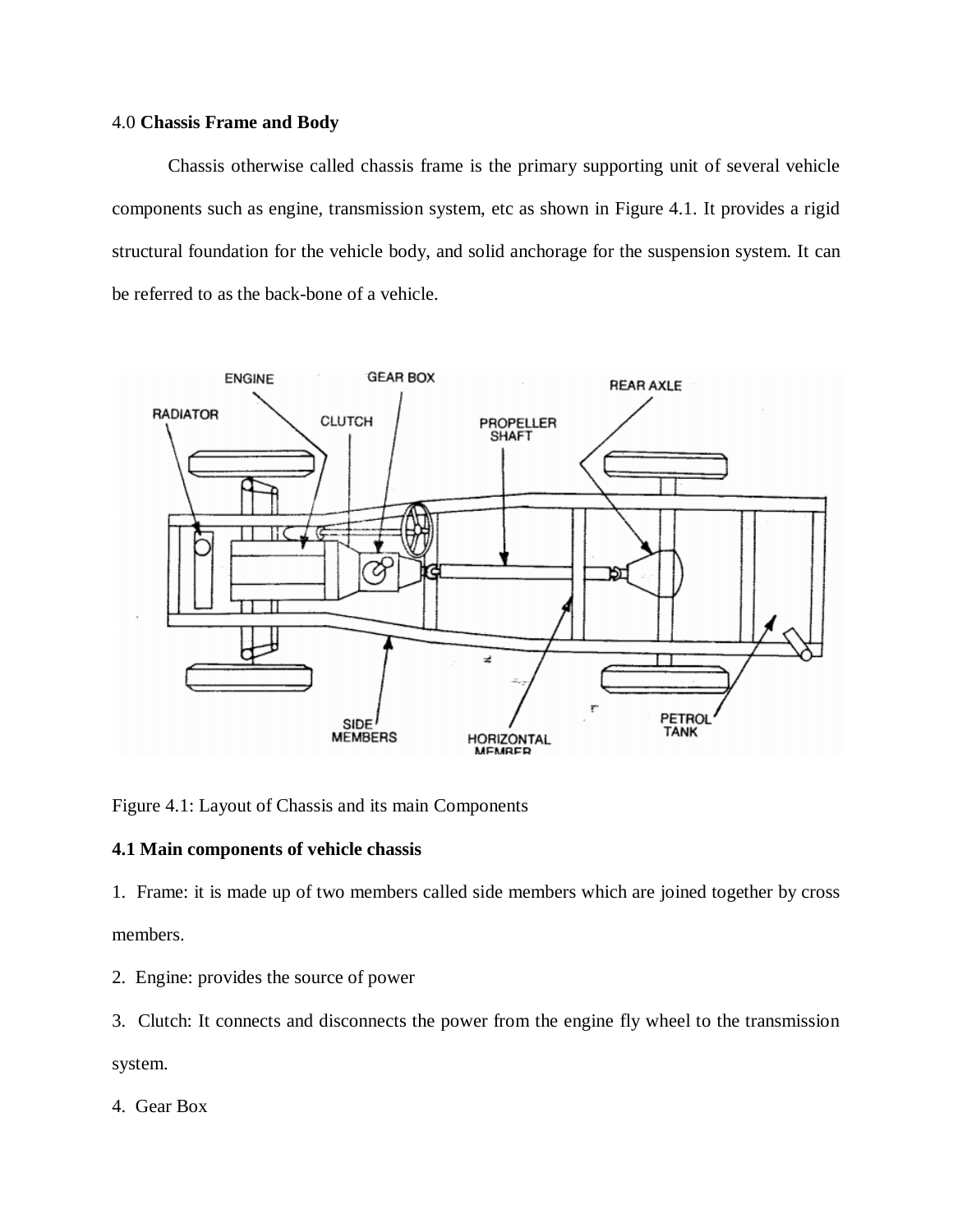### 5. Propeller Shaft

### **4.2 Functions of Chassis Frame**

1. Supports passengers load, goods and body of the vehicle.

2. It also support vehicle components such as engine, gear box etc.

3. It helps to withstand the forces caused due to the sudden braking or acceleration.

4. It also helps to withstand the stresses caused due to the bad road condition.

5. It assists to stabilize the vehicle while cornering.

#### **4.3 Types of Chassis Frames**

1. Conventional frame: This is constructed as a separate unit from the vehicle body. The frame may be constructed with steel. The structural members are usually of the following:

a. Channel Section - Good resistance to bending

b. Tubular Section – Good resistance to torsion

c. Box Section - Good resistance to both bending and torsion

2. Integral Frame: This is the type of frame used in modern cars. In this type of chassis, the frame and body are built as a unit. The various body sections are used as structural strength members to help support and stiffen the entire unit. Due to elimination of long frame it is cheaper and due to less weight most economical. The only disadvantage is that it is difficult to repair.

3. Semi - Integral Frame: In some vehicles half frame is fixed in the front end on which engine gear box and front suspension are mounted. In a situation when the vehicle is met with accident, the front frame if damaged can easily replace. This type of frame is used in some of the European and American cars.

## **4.4 Requirements of automotive bodies**

1. The body should be light.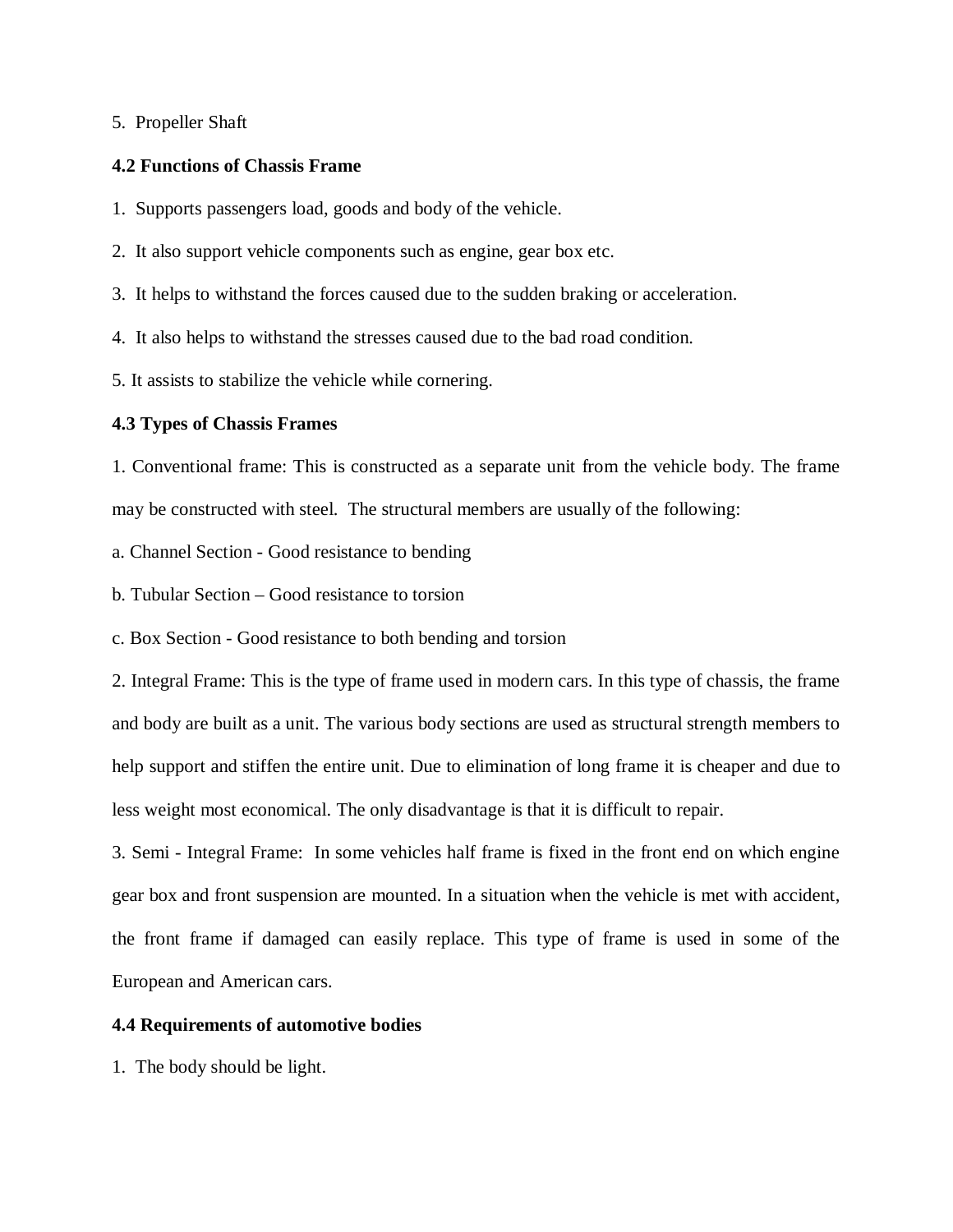- 2. It should have minimum number of components.
- 3. It should provide sufficient space for passengers and luggage.
- 4. It should withstand vibrations while in motion.
- 5. It should be attractive in shape and colour.
- 6. It should provide good vision and ventilation.

# **5.0 Steering System**

Steering system helps to provide the directional change in the movement of an automobile and maintain in a position as per the driver's decision without much strain.

# **5.1 Requirements of steering system**

- 1. It must keep the wheel at all times in rolling motion without rubbing on the road.
- 2. It must light and stable.
- 3. It should be able to absorb the road shocks.
- 4. It must be easy to operate with less maintenance.
- 5. It should have self-centering action to some extent.

# **5.2 Functions of Steering System:**

- 1. It helps in swinging the wheels to the left or right.
- 2. It helps in turning the vehicle at the will of the driver.
- 3. It provides directional stability.
- 4. It is used to minimize the tyre wear and tear.
- 5. It helps in achieving self-centering efforts.

## **5.3 Main Components of Steering System**

The main components include steering wheel, steering column or shaft, steering Gear, etc as shown in Figure 5.1.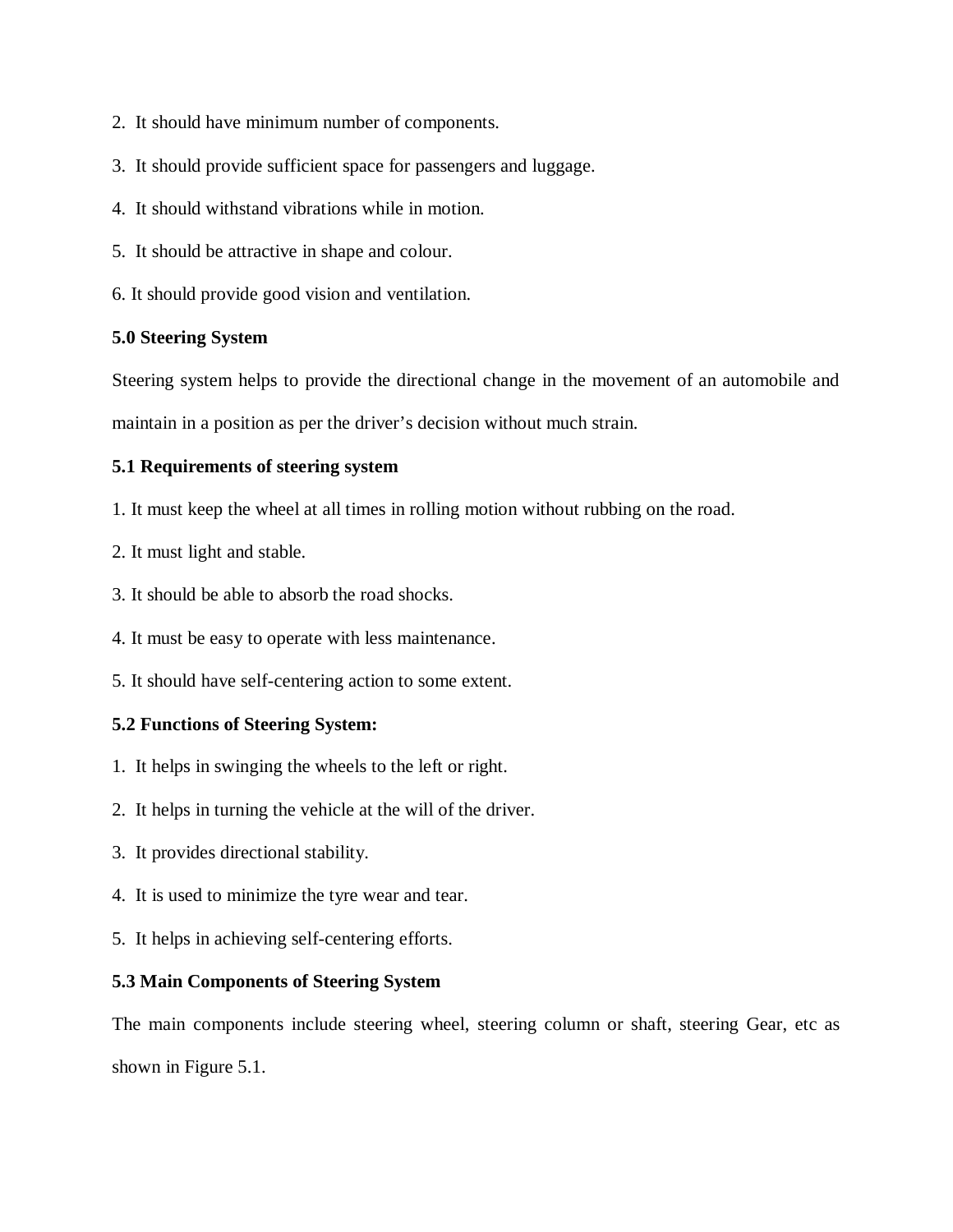

Figure 2.2: Components of steering system.

## **Steering gears**

The steering gears are machine element used to:

1. Converts the rotary motion of the steering wheel into the angular turning of the front wheels.

2. Multiplies driver's efforts and gives mechanical advantage.

**Steering Linkages:** These are connection of various links between the steering gear box and the front wheels. The motion of the pitman arm and steering gear box is transferred to the steering knuckles of the front wheels through the steering linkages. The swinging movement of the pitman arm from one side to the other gives angular movement to the front wheel through the steering linkages.

**Slip Angle:** It is the angle between direction of the motion of the vehicle and the center plane of the tyre. It ranges from 8º to 10º.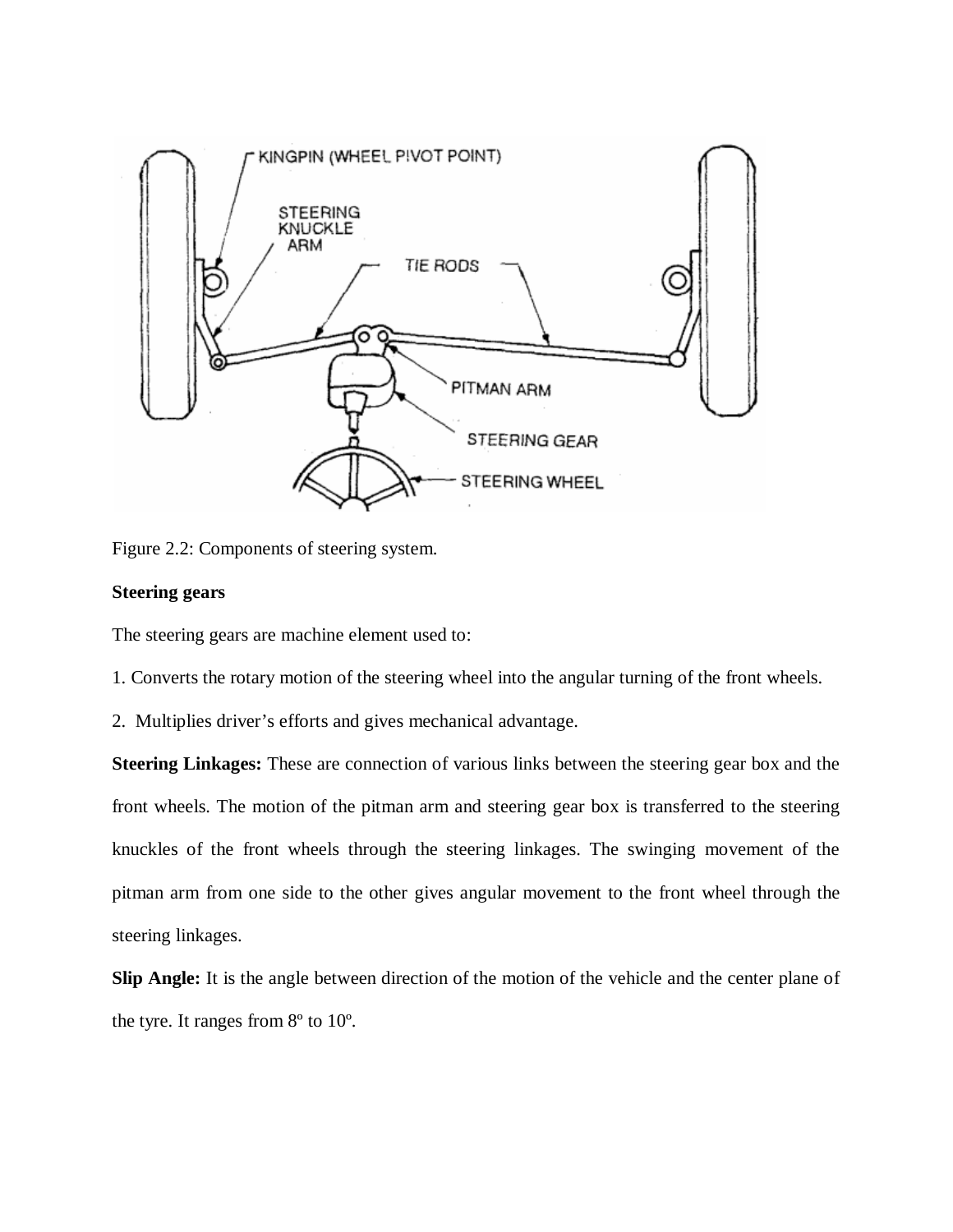**Under steer:** It is a condition in which the front slip angle is greater than that of rear and the vehicle tends to steer in the direction of centre path. This provides greater driving stability, especially when there is a side wind.

**Over Steer:** It is a condition in which the rear slip angle is greater than that of front slip angle and the vehicle tends to move away from the direction of center path. This is important when the vehicle is moving on the road having many bends or curves.

**Turning Radius:** It is the radius of the circle on which the front wheels move when turned to their extreme outer position. This radius ranges from 5 to 7.5 m for buses and trucks.

**5.4 Wheel Alignment:** It is referred to as the positioning of the front wheels and steering mechanism so as to give the vehicle directional stability, reduce tyre wear.

#### **5.4.1 Factors influencing the wheel alignment**

- 1. Balance of wheels (Static and Dynamic)
- 2. Inflation of tyre.
- 3. Brake adjustments.
- 4. Steering Linkages.
- 5. Suspension System
- 6. Steering Geometry

**Steering Geometry:** It refers to the angular relationship between the front wheels and parts attached to it and car frame. The steering Geometry includes Caster angle, Camber angle, etc.

**Caster Angle:** This is the angle between backward or forward tilting of the king pin from the vertical axis at the top. This is about 2º to 4º. The backward tilt is called as positive caster. The forward tilt is called negative caster.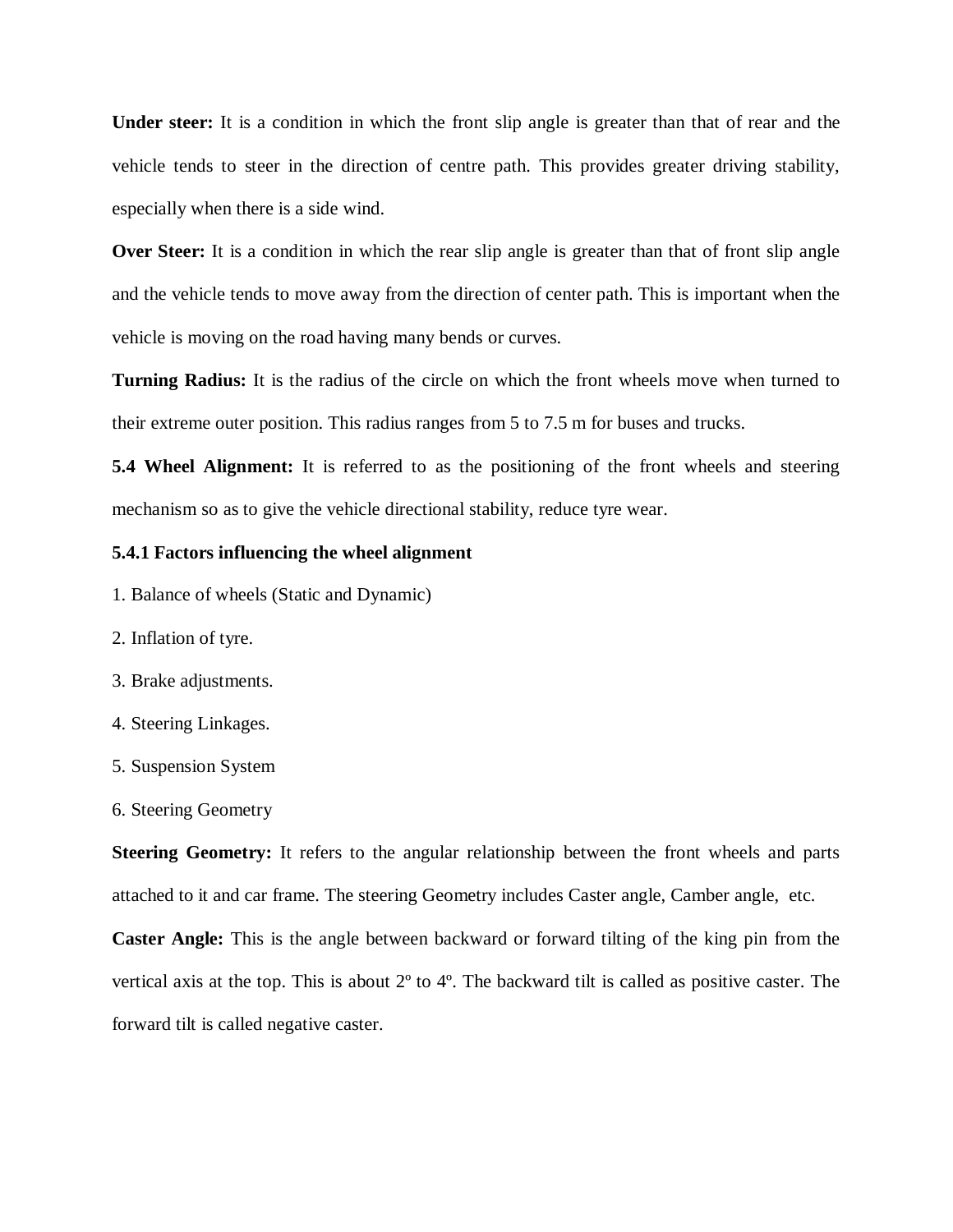**Camber Angle:** The angle between wheel axis to the vertical line at the top is called camber angle. It is approximately  $\frac{1}{2}$ ° to  $2^{\circ}$ .

**King-pin inclination:** It is the angle between vertical line to the king pin axis. The inclination tends to keep wheels straight ahead and make the wheels to get return to the straight position after completion of a turn. The inclination is normally kept 7º to 8º.

**Toe-in:** It is the amount in minimum at the front part of the wheel points inwards approximately 3 to5 mm. It prevents side slipping excessive tyre wear, proper rolling of front wheels and steering stability.

**Toe-out:** It is the difference in angles between two front wheels and vehicle frame during turning. It is used to prevent dragging of tyre during turn.

### **5.5 Steering defects and their Causes/remedies:**

1. Wheel wobble: The oscillation of the front wheels at low speeds is called wheel wobble.

| Causes                                    | Remedies                   |
|-------------------------------------------|----------------------------|
| a. Incorrect dynamic balancing of wheels. | Correct the wheel balance. |
| b. Uneven tyre pressure.                  | Check the tyre pressure.   |
| c. The camber may be incorrect or uneven. | Adjust suitably.           |
| d. The ball joints may be worn out.       | Replace with a new one.    |
| e. Excessive caster.                      | Adjust.                    |
| f. Steering gear or wheel bearing may be  | Adjust or replace.         |
| loosen.                                   |                            |
| g. Tyre may wear unevenly.                | Replace.                   |